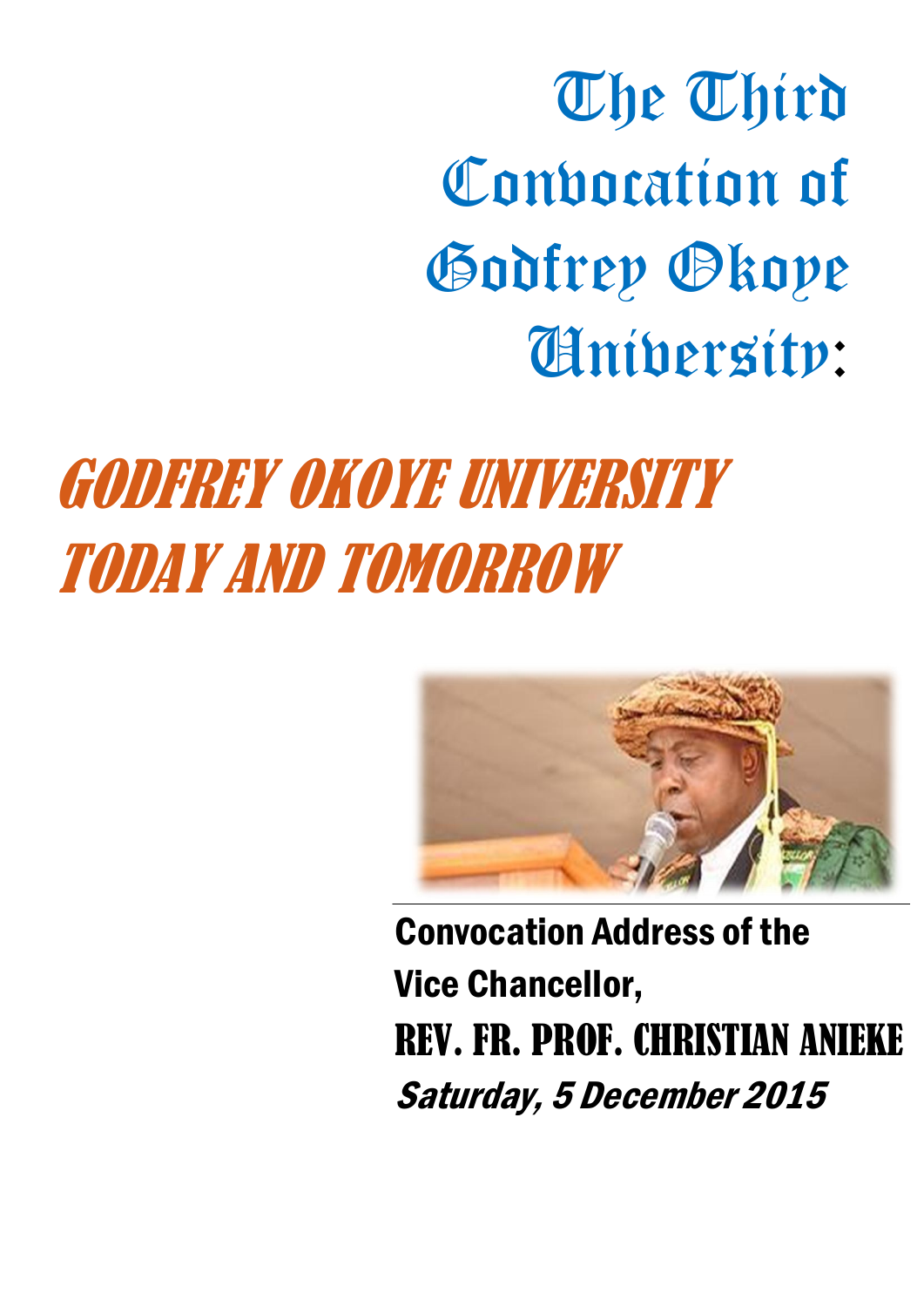#### *Protocol*

On behalf of the staff and students of Godfrey Okoye University (God's Own University), I welcome you all to this third convocation ceremony. I welcome particularly our special guests, fresh graduates and their parents or guardians.

**1.** On 21 October 2015 our university celebrated its **sixth foundation day**. Six years, numerically speaking, is significant in human life because in many countries of the world it marks the beginning of primary or elementary education, which many consider to be the most important level of education. For it is the foundation on which other levels are built. It is the beginning of the process of epistemic enquiry which finds its culmination in university education. For a university, however, six years may appear insignificant (considering the long history of many universities like the University of Bologna, University of Paris, Oxford University or University of Cambridge), but it marks a significant step in the research and teaching activities of an institution. Having gone through a period of tutelage, of mentorship, a university at its sixth year of existence must be strong enough to lay a solid foundation on which its research activities rest. It must be old enough to start preparing itself for all kinds of research activities in its post graduate programmes. The postgraduate programmes will reveal the research orientation of a university and the solidity of its foundation. So today, as we celebrate the graduation of the third set of students, we are looking at the present state of this university and the strength of its foundation as we look forward to a future with new programmes that will be resting on the foundation of the present achievements.

#### **2. Permanent Licence and Accreditation of All Our Programmes**

In August this year the National Universities Commission (NUC) announced that Godfrey Okoye university had satisfied all the conditions for the award of a permanent licence. This means that our university is no longer flying on fledgling wings of a provisional licence. **Today we have a permanent licence!** Besides, all our programmes have been successfully accredited by the NUC. On behalf of the staff and students of our university, I would like to thank the Executive Secretary of the NUC, Prof. Julius Okojie, and the whole Commission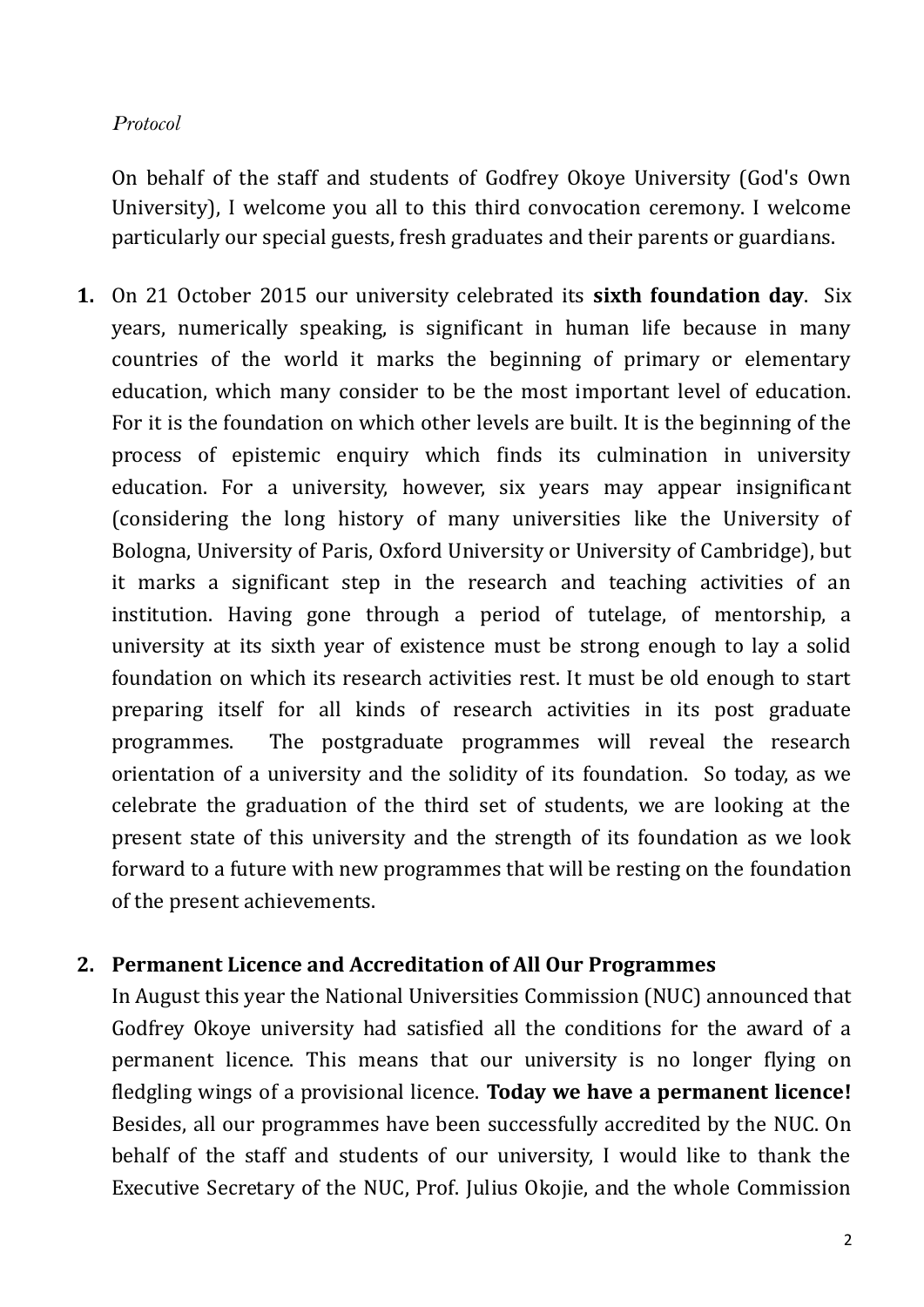for finding us worthy of a permanent licence. The NUC has been very supportive of our effort in this university. May God bless the Executive Secretary and all the members of staff of the NUC. I would like to assure the NUC that neither this university nor its graduates will ever disappoint the Commission.

#### **3. Academic Activities**

Godfrey Okoye University today is a university brimming over with serious academic activities and research. This is a university where students are made to work around the clock. Apart from the normal classroom teaching (here I use the word "teaching" to underscore the point that university teachers must go beyond the narrowness of the lecture method in the classroom), we have a **well-planned mentoring system** that makes use of graduate assistants, brighter students and all members of the University Congregation to improve learning and good moral behaviour among students. Besides, the emphasis here is on **projects and practical or entrepreneurial sides of the theoretical framework of courses offered**. In addition, our insistence that all our students must own their own laptop to enable them to use modern facilities in learning has yielded a lot of fruit. Moreover, we have succeeded in blending face-to-face teaching with virtual, online teaching. Also **our introduction of the Use of English programme from 100 to 300 levels** has resulted in our students being recognized today for their fluency in the English language. There has never been any competition involving GO Uni students where our students have missed the first three positions in language competence and fluency.

Furthermore, to enhance their academic life, our students are encouraged to identify with the professional bodies related to what they are studying. **They are encouraged to join such bodies and take their professional examinations**. Our accounting students, for instance, belong to ICAN and write ICAN examinations while they are studying. Some finish all but the last ICAN examinations before their final examinations in the university.

In addition, one area where Godfrey Okoye University places a lot of emphasis is collaboration with other universities, especially universities in Europe, United States of America, Asia and other African countries. Our students have an open door to these partner universities in the course of their studies here. **We encourage parents and guardians to support our plan of sending our students to one of our partner universities for some weeks or a semester**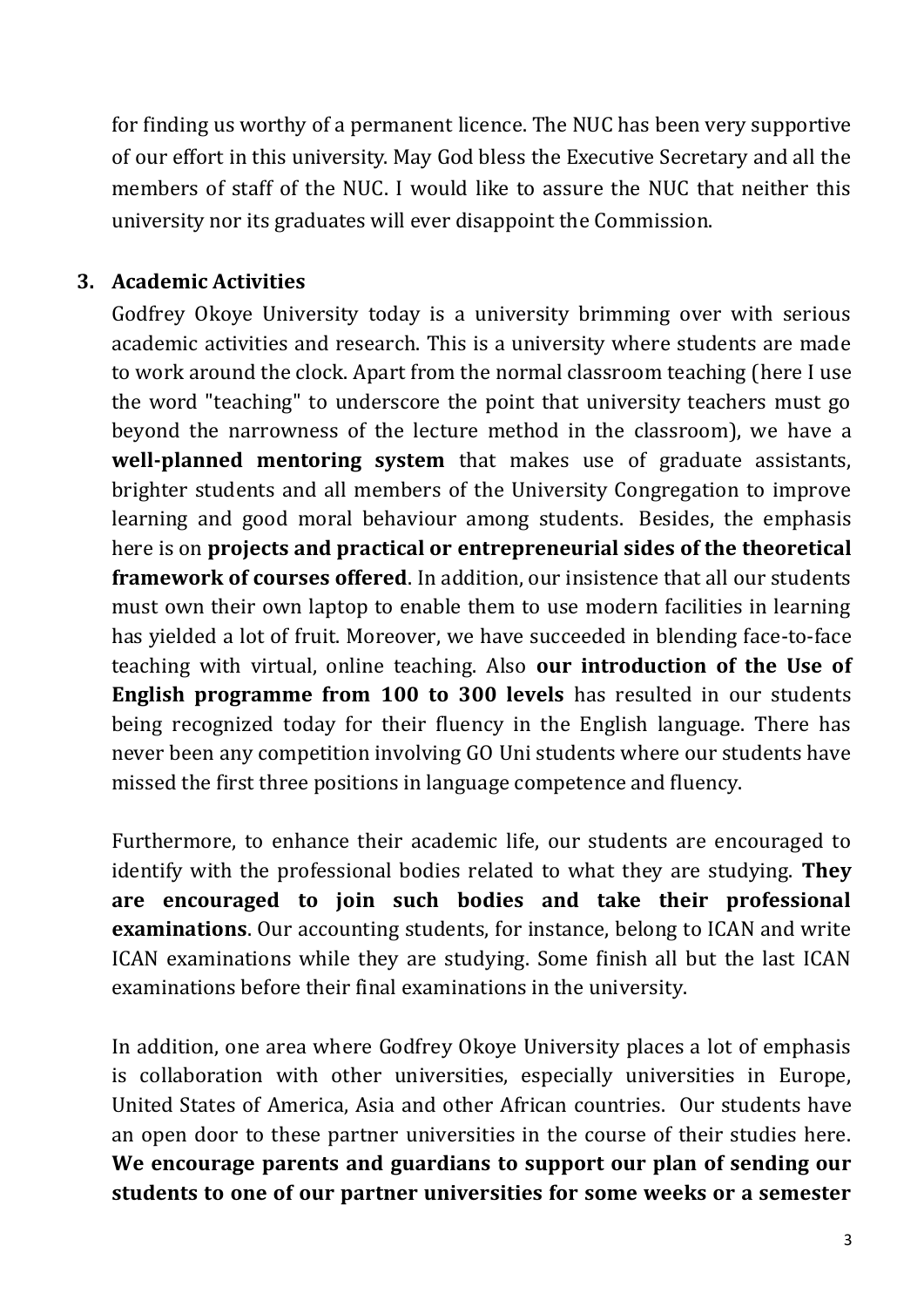**before their graduation**. All students who have travelled to our partner universities in Europe or America (some of them are among our fresh graduates) have returned with a different, positive attitude to their studies and research. In the light of all these, I have no doubt that these fresh graduates of our university are well prepared to work in different fields. I also have no doubt that we have a crop of young graduates who will not only provide the needed workforce in our society but also will become smart job creators.

#### **4. Vice Chancellor's Debating Club**

The Oxford English Dictionary has a slogan "language matters". Students must be helped to express themselves in varied spatio-temporal contexts. Nothing is as embarrassing as a holder of a university degree using language in such a way that even a fool will realize that a communicative blind alley has been created. In order to ensure that students use the English language with a great sense of its beauty and richness, we have, in addition to our elaborate Use of English programme, introduced the **Vice Chancellor's Debating Club**. This club is open to all our students, especially those students who want to convince the university that they are outstanding in learning and character. Some of our fresh graduates have benefitted immensely from this club and are ready to present their points seamlessly to the world and in a language that is a delight to the human ear and soul.

#### **5. International Conferences**

Since our inception as a university we have had a lot of international conferences in the natural sciences, social sciences and arts. These conferences have attracted scholars from other universities, strengthened our research foundation and scope and broadened the intellectual horizon of our staff and students. We at GO University believe that a university justifies its existence if it focuses its research activities, lectures, workshops and conferences on identifying and solving the problems of its society. This explains why all our conferences have addressed various issues which we have identified in our society. Our researches have also continued to identify specific problems of society with a view to finding solutions. For instance, as the Ebola virus was raging like the harmattan bushfire and spreading its heinous tentacles across our continent, researchers from our Biological Sciences worked assiduously to develop **hand-sanitizers made from local herbs** as a way of fighting the disease. Also one of our fresh graduates in Physics worked hard to ameliorate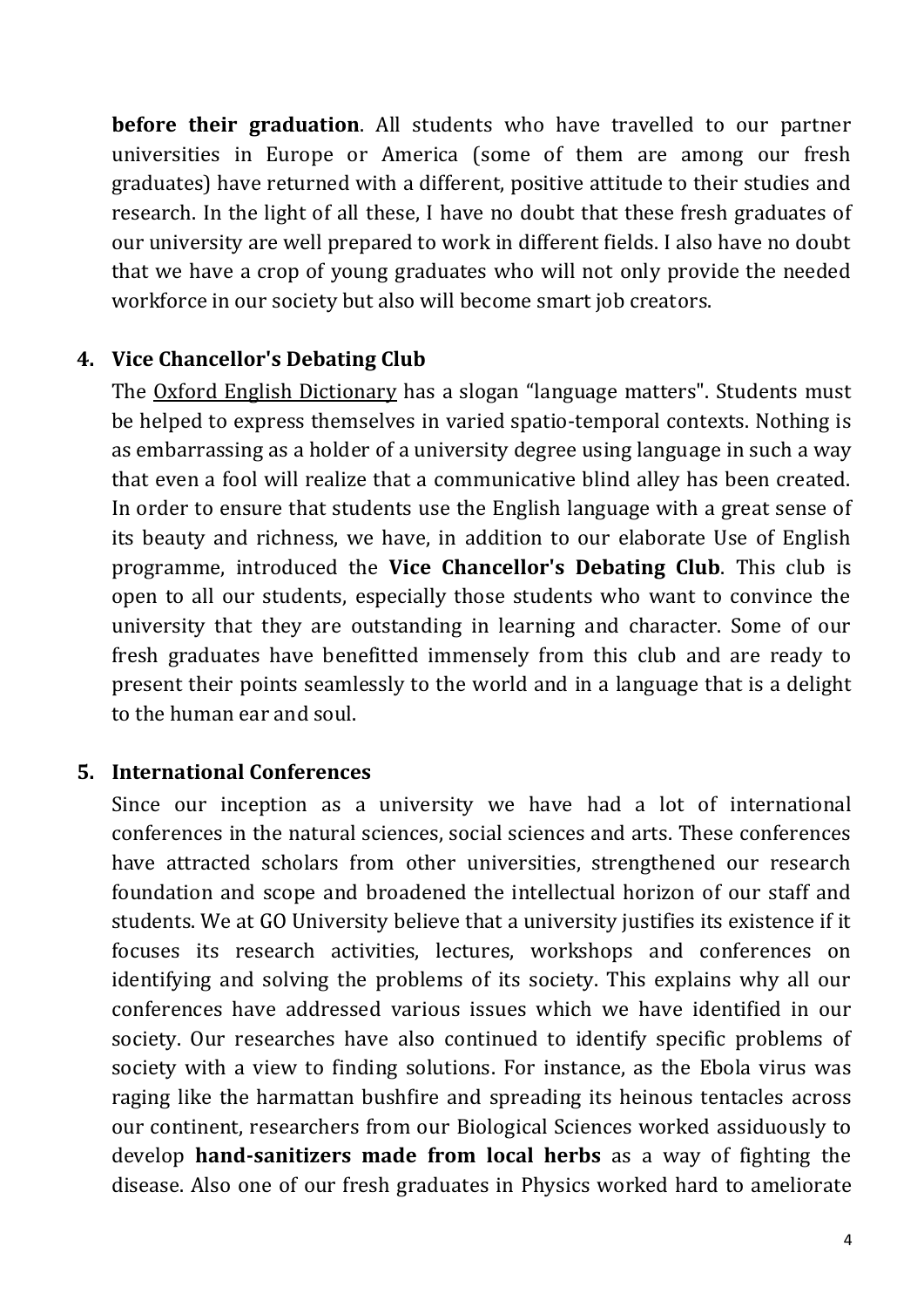the challenges of tricycle riders by carrying out an experiment that resulted in producing a **tricycle which uses solar energy** instead of petrol. Another fresh graduate invented an **excavator made from local materials** with the intention of beating down the price of this important instrument of modern work.

#### **6. Institute of Chinua Achebe Studies**

The senate of this university has approved the establishment of the Institute of Chinua Achebe Studies. It is purely a research institute with a focus on everything written by Chinua Achebe. The institute is expected to define new frontiers of research on Chinua Achebe and his works. It is expected to be the **biggest institute for studying the literary achievements of Chinua Achebe** and their echoes in the intellectual space of the world. When fully established, it will be the first of its kind in the world.

#### **7. GO Uni Radio 106.9fm**

In my first convocation address, I announced that we had got the approval of the National Broadcasting Commission (NBC) for our campus radio. The NBC has described GO Uni Radio as the fastest growing campus radio and one of the best radio stations in Nigeria. Also, GO Uni Radio, in collaboration with Radio Nigeria, is championing a radio school programme called **The Radio School**, a huge project that will start broadcasting lessons in **English, Mathematics, Basic Science and Civics** in 2016.GO Uni Radio is rich in programmes and its GO Uni Roundtable with Alex Ogbodo has become one of the most popular radio programmes at Enugu and its surroundings. GO Uni Radio is also on live streaming [\(www.1069gouniradio.com/listenlive\)](http://www.1069gouniradio.com/listenlive).

#### **8. Cultural Life**

Godfrey Okoye University has become a multicultural, multiethnic setting in the real sense of the word. It has kept its Catholic identity with its universal appeal and openness to all irrespective of religious affiliation or ethnic background. Here we have students from all the geopolitical zones in Nigeria. Members of staff and officers of the university are from different zones and states in Nigeria and also from countries outside Nigeria. You can see from the composition of this assembly how variegated our academic and social space is. One of the things we emphasize in our collaborations with our partner universities is our cultural diversity. This underscoring of our cultural diversity has attracted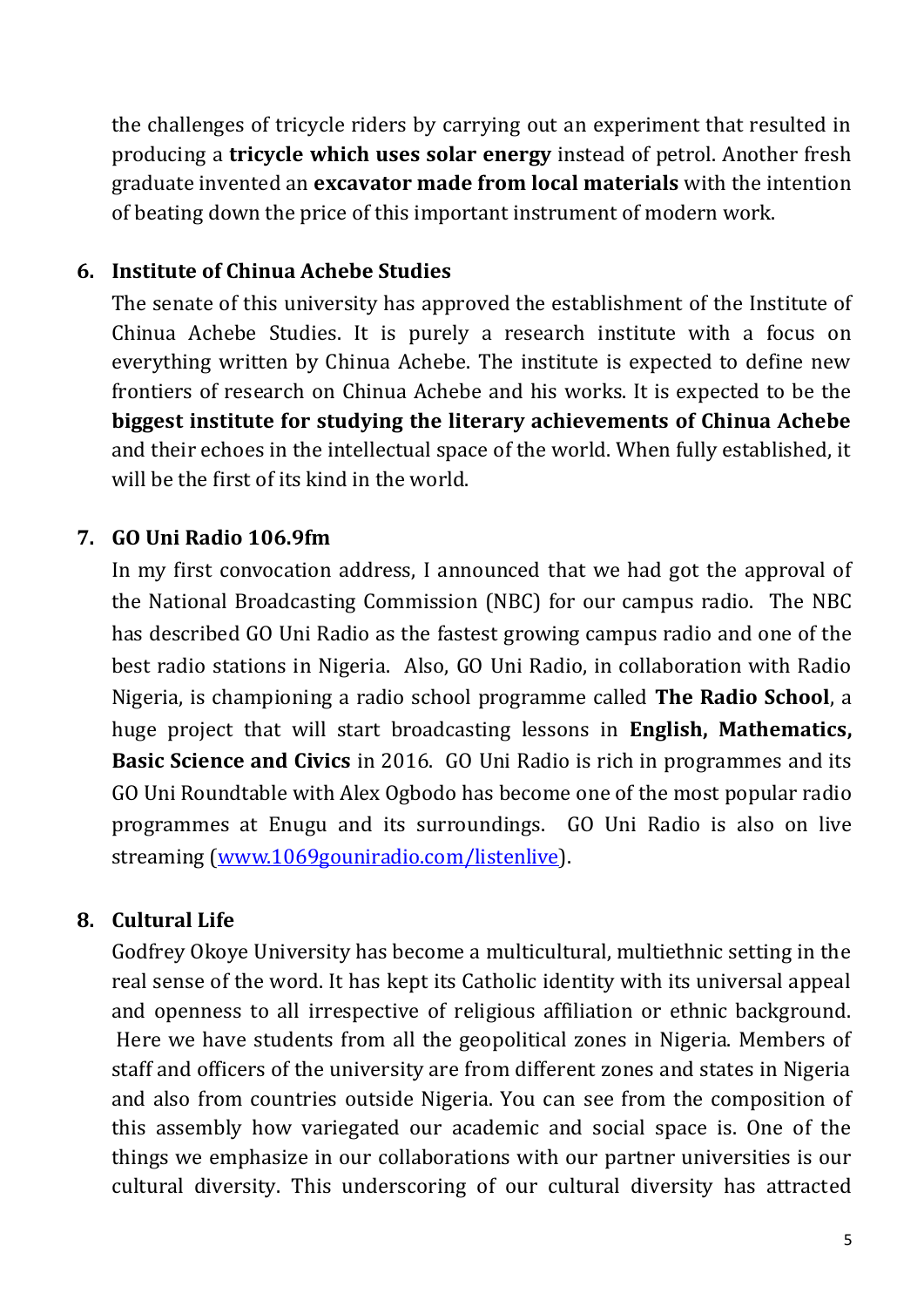some foreign students (especially German and Austrian students) to this university. This has also lured a lot of European and American scholars to our university as visiting scholars. (You can see the number of scholars from the United States of America in this convocation.) Our famous **GO University Unity Week** has become an important occasion to celebrate the diversity and richness of our cultural life as an institution. Today Godfrey Okoye University has become the first choice of university for all those from the North or Middle Belt who want to study in the South East. I am convinced that we have given Nigerians fresh graduates who fully understand the meaning of cultural diversity and who could be called 'culturally and socially intelligent graduates'!

#### **9. Physical Infrastructure Development**

Since its inception, our university has made giant strides in the development of its infrastructure. There is hardly any part of this Enugu campus of our university that has not seen new buildings or some form of refurbishing. Besides, we develop our university with a deep sense of our philosophy, vision and mission and with an emphasis on our three dialogues: religious, cultural and epistemic dialogues. In any project here the central question is: **How does this project promote our philosophy, mission and vision?** From the Office of the Vice Chancellor to our libraries, hostels and lecture halls, one can discern our focus on these three dialogues. We have built hostels in such a way that students will have a sense of these dialogues. Our libraries and their furniture are built to promote not only epistemic dialogue but also cultural dialogue. As one enters our **ultra-modern e-library**, built by our distinguished senator and honorary doctor of our university, Senator Gil Nnaji, one has the feeling of being immersed in an ocean of world personalities and the cultural heritage of humanity. There is a sense of history and cultural richness of the world that is so captivating as you move into different segments of our e-library.

#### **10. Parents' Forum**

The establishment of the Parents' Forum, which I announced during our first convocation, is yielding tremendous fruit. It is a forum for the staff and parents to rub minds on the best ways of promoting research, teaching and learning in our university. The forum has brought the parents of our students closer to the university and created mutual trust between the parents and members of staff of GO University. Besides, **parents have shown solid and palpable support in many activities of this university**. We thank the parents of our students for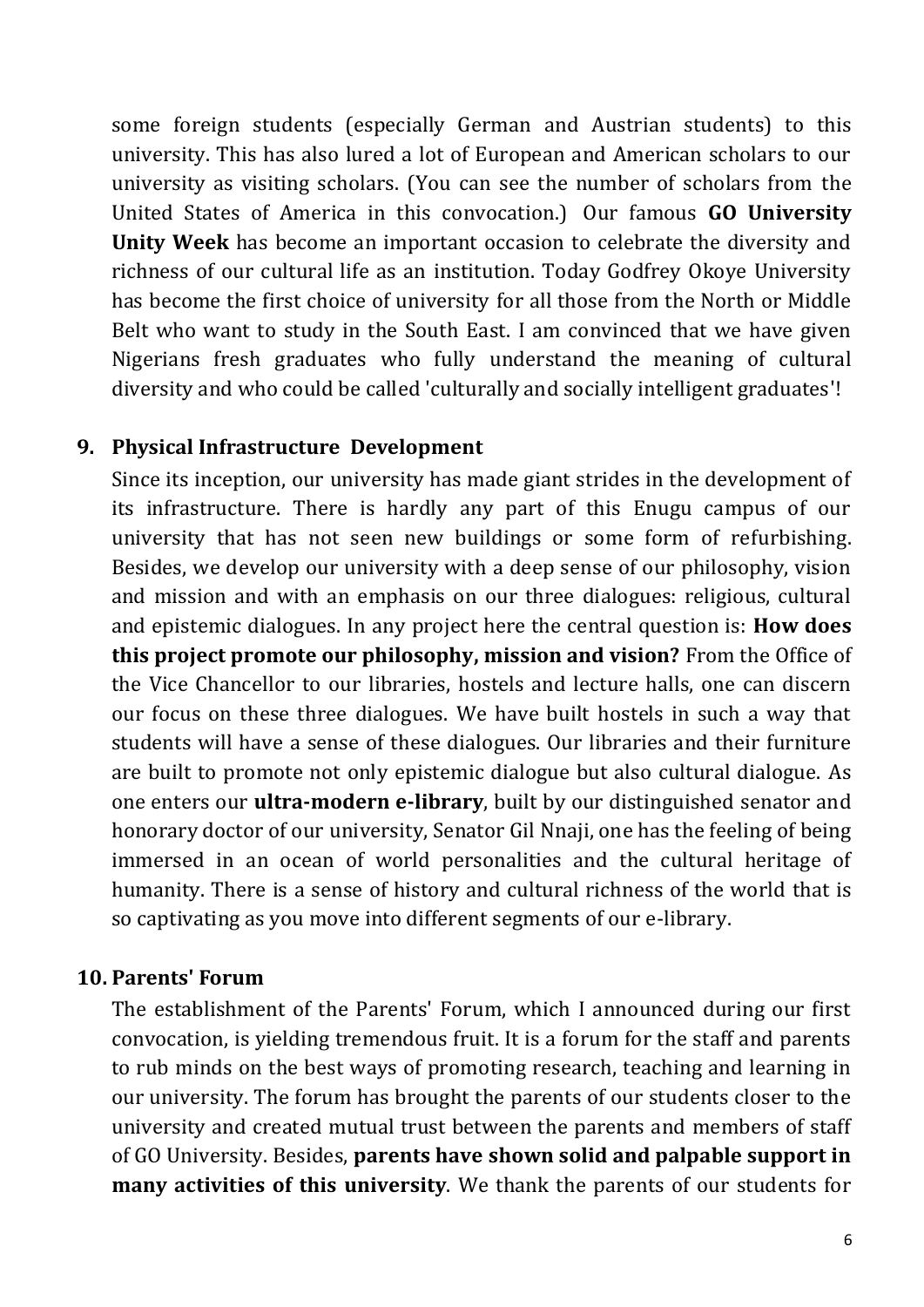being here, especially the parents of our young graduates. May God bless you all!

#### **11. Unity of Godfrey Okoye Group of Institutions**

Our philosophy of dialogue is also being lived out in our group of institutions. The philosophy of dialogue of GO University has permeated the academic, cultural and social life of our nursery school, primary school, secondary school and college of education. **We have continued to stress the unity of the philosophy, mission and vision of all our institutions**. Also some lecturers of our university teach at our secondary, primary and nursery schools. In this way, we have not only secured the unity of our institutions but also ensured a high quality of education in all levels of our institutions.

# **12. Social Responsibility**

As a Catholic university, our daily life is defined by prayer and a deep sense of our social responsibility. This is the fundamental motivation behind the annual **GO University Peace Conference,** driven by Rev. Sr. Prof. Gloria Njoku, with the aim of bringing young people together to think peace, live peace and promote peace in their world. This expresses our sense of responsibility to our society, which is continuously being threatened by ethnic and religious conflicts and profoundly thoughtless fundamentalism or barbaric radicalism. **This year's peace conference attracted a lot of young people from Jos**. It was a remarkable celebration of the richness of Nigerian cultures and an unforgettable opportunity for many young people to understand one another. As part of our social responsibility we have also offered **scholarships** to many disadvantaged students and to many of our brothers and sisters from the North. Also we have **been intervening in many schools within our vicinity and locality** to improve the infrastructure and standard of education in the schools. Besides, our students and staff have continued to embark on clean-up exercises at Enugu and its environs.

## **13. Godfrey Okoye University Tomorrow**

In the light of what we have achieved so far, in the light of the speedy progress of this university that is true to its name "GO", you can imagine what the future will look like. In the next five years our whole emphasis will be on the development of the main campus of the university at Ugwuomu Nike. The 217 hectares of land at Ugwuomu Nike with its natural allurement, the two idyllic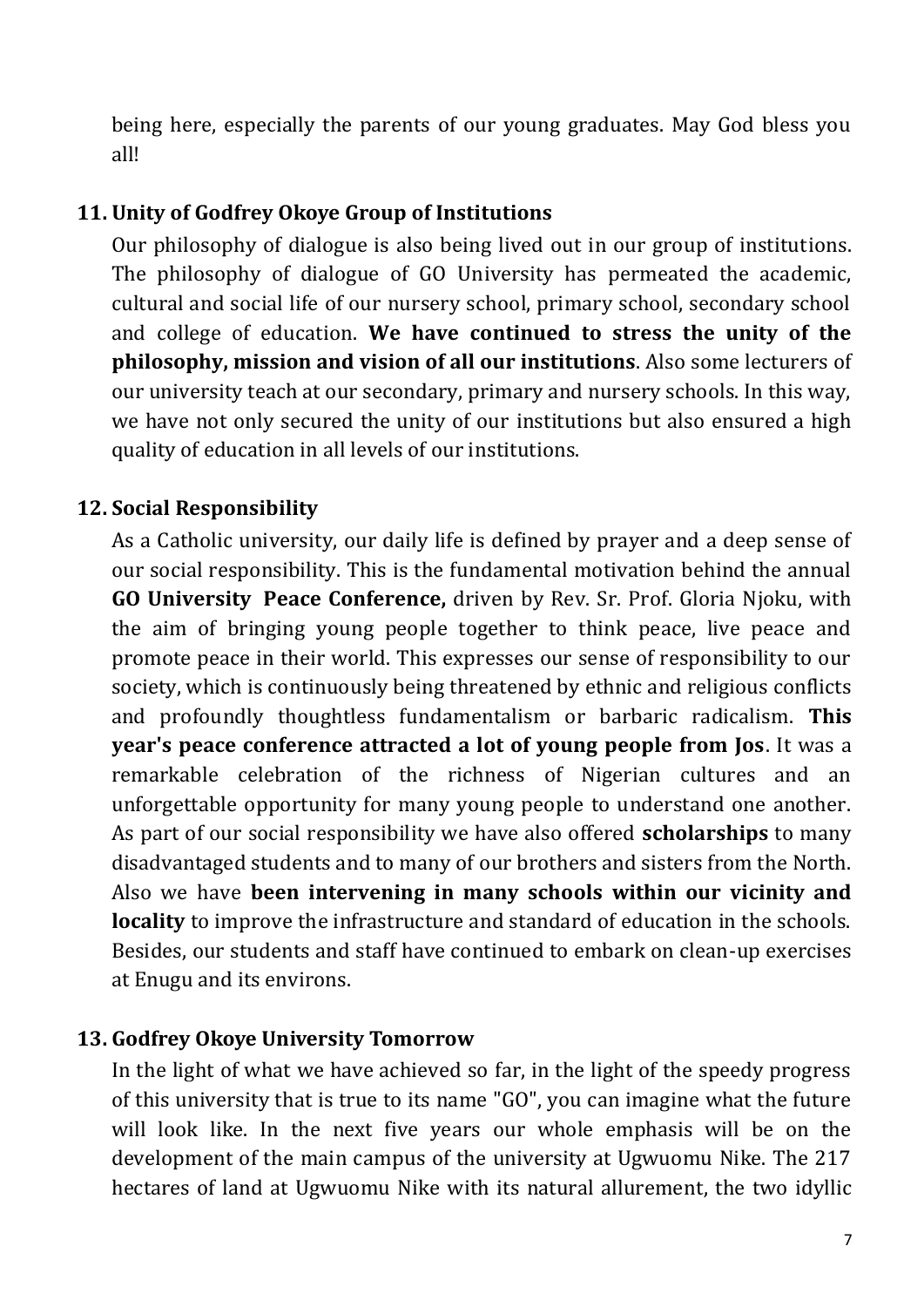GO University lakes, the confluence of two rivers Iyioku and Iyiukwu, primeval forests, thousands of elegant palms waving their green hands to welcome visitors, songs of exotic birds, monastic serenity of an environment untainted by modern barbarism and environmental putrefaction, will be so beautifully developed that it will become a point of reference in aesthetics discourse in this country. Already **we have engaged a team of Austrian architects** (R2 Architekten, Linz) who are working with our Nigerian architects to give the campus a taste of GO University uniqueness. We have also been developing the University Farms at our main campus, under the supervision of an Austrian, Martin Deimbacher. Our Department of Biological Sciences, under Dr Mrs. Miriam Unachukwu and assisted by Bowie State University, has been working hard to **identify all the plants** (so far 85 species of plants have been identified) **at our Ugwuomu Campus** and to place them on the world DNA data bank after proper DNA sequencing of the plants. Also we have started designing the **Achebe village at our main campus**, which will give everybody a sense of life in Umuofia and Umuaro. Perhaps we can invoke that famous mountainous fufu which only allows the view of those on the other side of the food-mountain after the mountain has been demolished. As you enter our main campus at Ugwuomu Nike, you will certainly be greeted by our numerous cows parading the farms with some sense of ownership and legendary dignity. I therefore ask for your prayers and support so that we can give Nigerians an excellent university campus that this blessed country deserves. At this juncture, may I thank profusely **His Excellency Rt. Hon. Aminu Tambuwal, CFR**, for his pledge to build a **befitting university auditorium** at Ugwuomu Nike, our main campus. Also I have the assurance of the CWO President, Lady Eunice Oguanya, that the CWO hostel project at our main campus will be completed early next year.

**14.** Furthermore, I would like to call again on the state government to redeem its pledge of constructing the ten-kilometer road that leads to our main campus with a sense of urgency. This university, with its group of robust institutions, is one of the biggest employers of labour in the private sector in Enugu State (with its **workforce of 920 workers**) and therefore deserves massive support from the state government. Besides, the students we are educating are our children and will provide the manpower needed for the development of our state and nation. We intend to start academic activities at Ugwuomu Nike in 2016/17 academic year. Without the road, our dream of moving there may be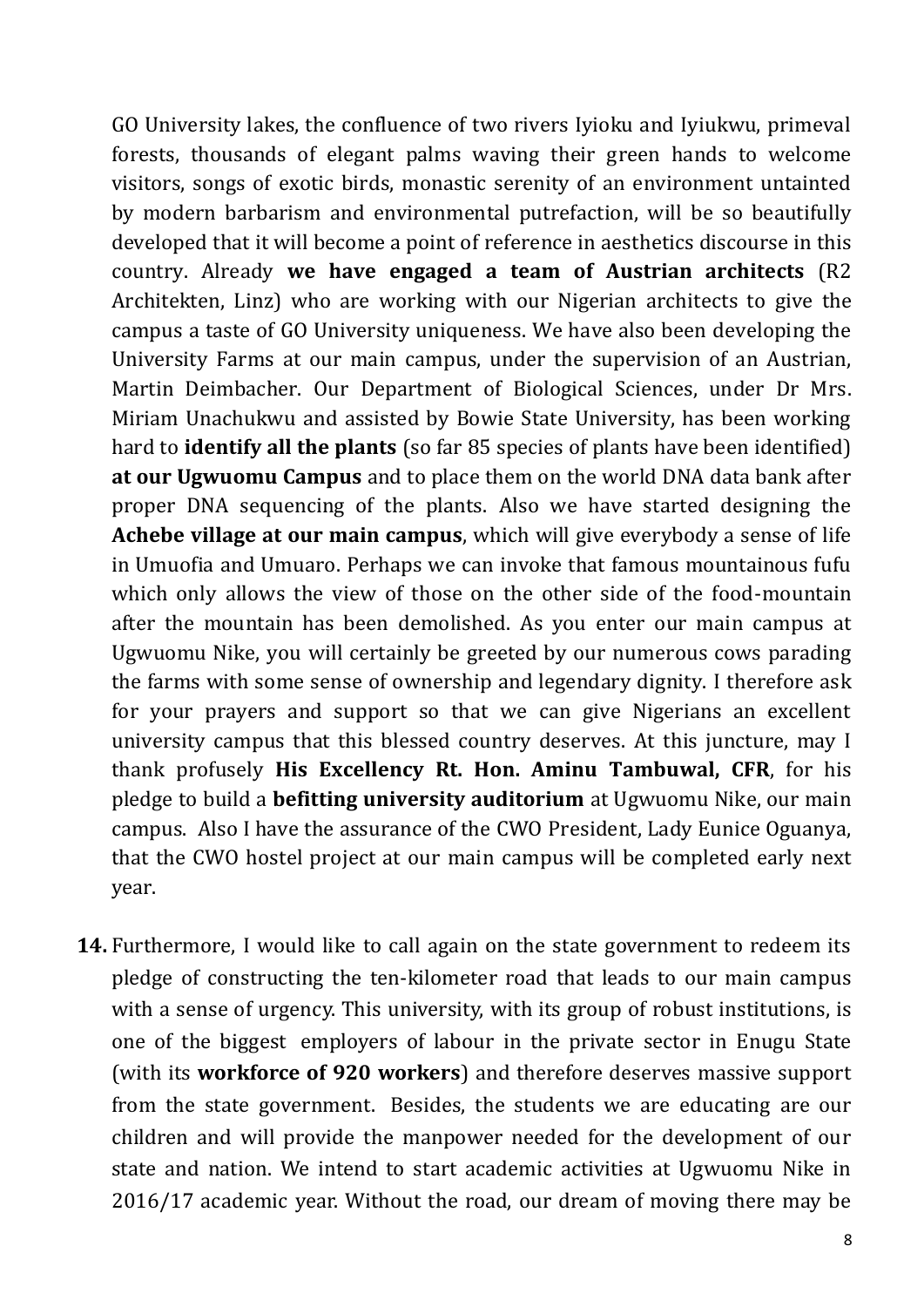killed.

## **15. Our Fresh Graduates**

You represent the present and the future of our university. You represent the present because in you all our claims will be verified by our society. The spiritual life, cultural life and sound academic life we have exposed you to must be reflected in your daily life. I have no doubt that you will excel in all places of work and studies. Those who have encountered you in debate outings, workshops and studies outside Nigeria have testified to your academic solidity and socio-cultural intelligence. **Also the future of this university will depend on what you are doing in the different settings of human action**. The future depends not so much on our beautiful buildings and scintillating landscape as on you in your multicolored theaters of performance. With Stephen Katona I say to you:

*Imagine a future waiting for you, Where you will feel quite new. You will dance without care, Like leaves blown in the air. Feel the wind of change, And welcome the strange. Allow your eyes to see the beauty of a bumble bee. Let a smile spread on your face, And you brighten the place. I give you a hug, Kindness is your new drug. Fill your senses with light, Choose friends, music and pictures that delight. In a thousand years your worries will not matter, So let them just scatter. Now put away that knife. Say hello to a new life.* You can count on my prayers as long as I live. I love you all. May God bless you!

**16.** Finally, I would like to conclude this speech with an expression of my profound gratitude to the proprietor, Most Rev. Dr. Callistus Valentine Chukwuma Onaga, the Executive Secretary of the NUC, Prof. Julius Okojie and members of the